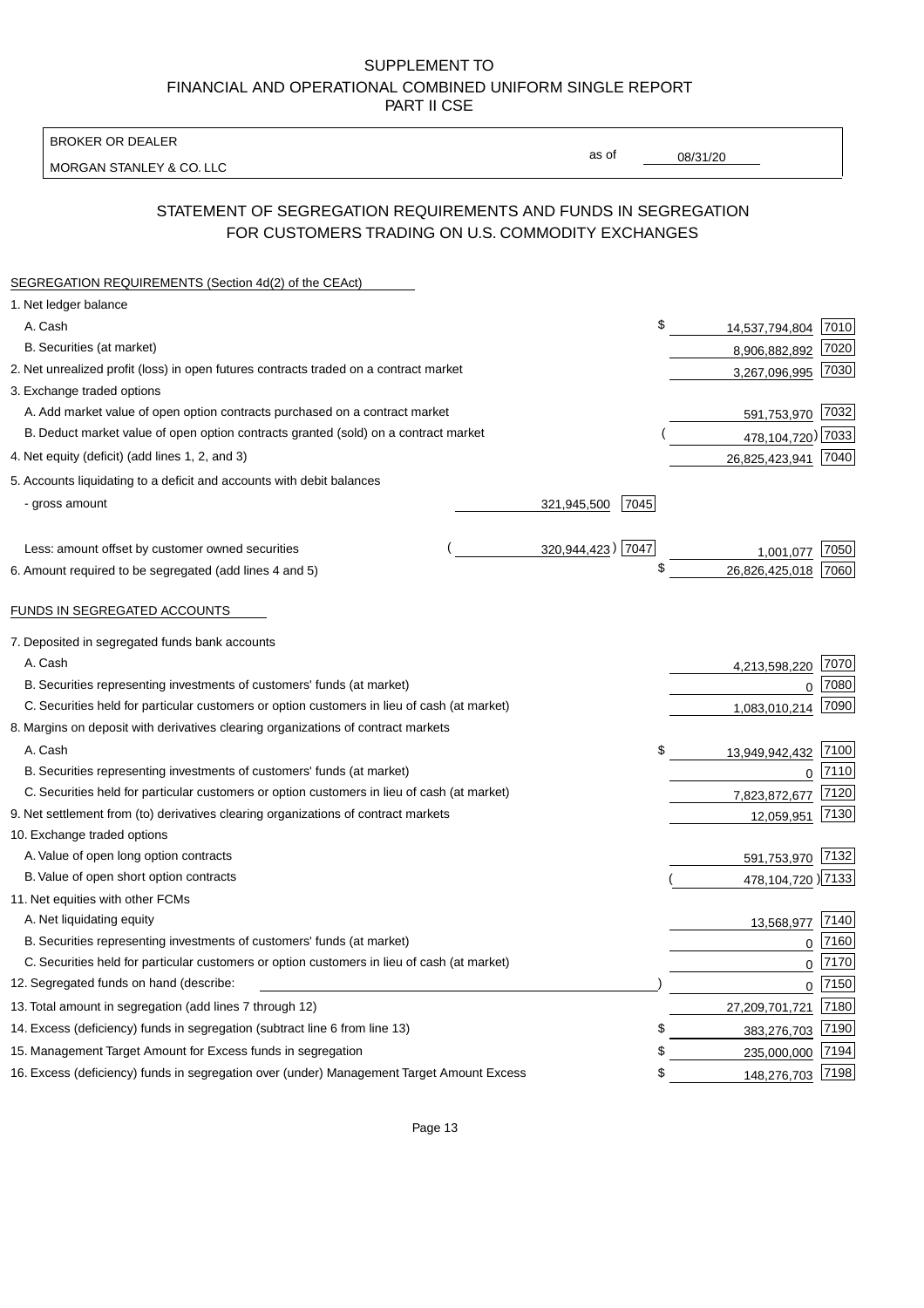| <b>BROKER OR DEALER</b>                                                                                  |                | as of |          |           |
|----------------------------------------------------------------------------------------------------------|----------------|-------|----------|-----------|
| MORGAN STANLEY & CO. LLC                                                                                 |                |       | 08/31/20 |           |
| STATEMENT OF SEGREGATION REQUIREMENTS AND FUNDS IN SEGREGATION<br>FOR CUSTOMERS' DEALER OPTIONS ACCOUNTS |                |       |          |           |
| 1. Amount required to be segregated in accordance<br>with Commission regulation 32.6                     |                | \$    |          | 0<br>7200 |
| 2. Funds in segregated accounts                                                                          |                |       |          |           |
| A. Cash                                                                                                  | \$<br>$\Omega$ | 7210  |          |           |
| B. Securities (at market)<br>C. Total                                                                    | $\Omega$       | 7220  |          | 7230<br>U |
| 3. Excess (deficiency) funds in segregation                                                              |                |       |          |           |
| (subtract line 2.C from line 1)                                                                          |                |       |          | 0 7240    |
|                                                                                                          |                |       |          |           |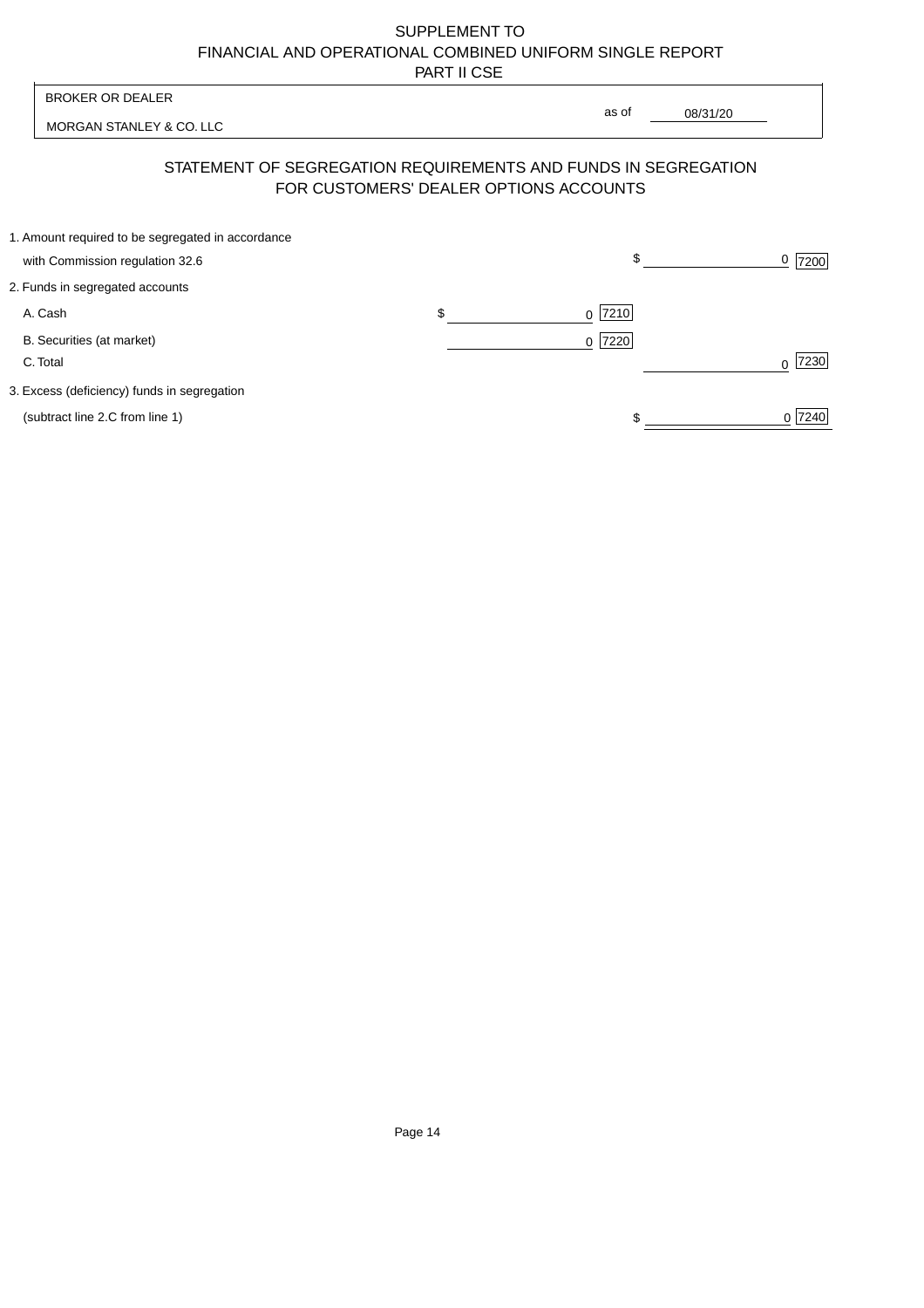PART II CSE

| <b>BROKER OR DEALER</b>  |       |          |
|--------------------------|-------|----------|
| MORGAN STANLEY & CO. LLC | as of | 08/31/20 |
|                          |       |          |

### STATEMENT OF SECURED AMOUNTS AND FUNDS HELD IN SEPARATE ACCOUNTS PURSUANT TO COMMISSION REGULATION 30.7

#### FOREIGN FUTURES AND FOREIGN OPTIONS SECURED AMOUNTS

| Amount required to be set aside pursuant to law, rule or regulation of a foreign government<br>or a rule of a self-regulatory organization authorized thereunder |  |                     | \$                  | 7305 |
|------------------------------------------------------------------------------------------------------------------------------------------------------------------|--|---------------------|---------------------|------|
| 1. Net ledger balance - Foreign Futures and Foreign Option Trading - All Customers                                                                               |  |                     |                     |      |
| A. Cash                                                                                                                                                          |  |                     | \$<br>3,879,152,868 | 7315 |
| B. Securities (at market)                                                                                                                                        |  |                     | 2,942,965,868       | 7317 |
| 2. Net unrealized profit (loss) in open futures contracts traded on a foreign board of trade                                                                     |  |                     | 741,415,691         | 7325 |
| 3. Exchange traded options                                                                                                                                       |  |                     |                     |      |
| A. Market value of open option contracts purchased on a foreign board of trade                                                                                   |  |                     | 15,775,526          | 7335 |
| B. Market value of open contracts granted (sold) on a foreign board of trade                                                                                     |  |                     | (24,411,957)        | 7337 |
| 4. Net equity (deficit) (add lines 1.2. and 3.)                                                                                                                  |  |                     | \$<br>7,554,897,996 | 7345 |
| 5. Accounts liquidating to a deficit and accounts with                                                                                                           |  |                     |                     |      |
| debit balances - gross amount                                                                                                                                    |  | 7351<br>106,014,862 |                     |      |
| Less: amount offset by customer owned securities                                                                                                                 |  | 104,973,896) 7352   | 1,040,966           | 7354 |
| 6. Amount required to be set aside as the secured amount - Net Liquidating Equity Method (add lines 4 and 5)                                                     |  |                     | \$<br>7,555,938,962 | 7355 |
| 7. Greater of amount required to be set aside pursuant to foreign jurisdiction (above) or line 6.                                                                |  |                     | \$<br>7,555,938,962 | 7360 |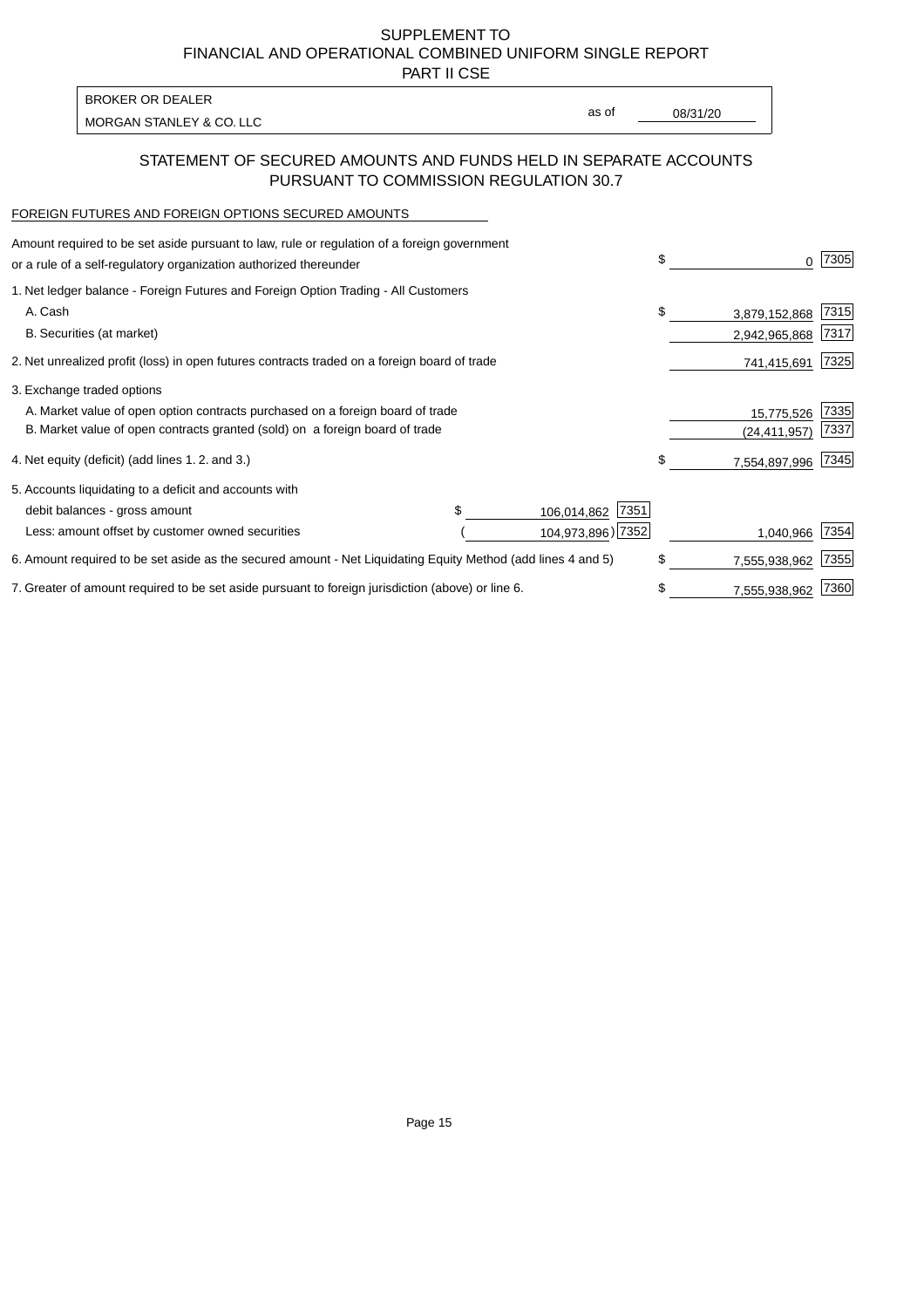BROKER OR DEALER

MORGAN STANLEY & CO. LLC

08/31/20 as of

# STATEMENT OF SECURED AMOUNTS AND FUNDS HELD IN SEPARATE ACCOUNTS PURSUANT TO COMMISSION REGULATION 30.7

### FUNDS DEPOSITED IN SEPARATE REGULATION 30.7 ACCOUNTS

| 1. Cash in banks                                                                       |                                  |                          |
|----------------------------------------------------------------------------------------|----------------------------------|--------------------------|
| A. Banks located in the United States                                                  | \$<br>315,911,113 7500           |                          |
| B. Other banks qualified under Regulation 30.7                                         |                                  |                          |
| 7510<br>Name(s):                                                                       | 817,256,486 7520 \$              | 1,133,167,599 7530       |
| 2. Securities                                                                          |                                  |                          |
| A. In safekeeping with banks located in the United States                              | \$<br>537,767,813 7540           |                          |
| B. In safekeeping with other banks qualified under Regulation 30.7                     |                                  |                          |
| 7550<br>Name(s):                                                                       | $0$  7560                        | 537,767,813 7570         |
| 3. Equities with registered futures commission merchants                               |                                  |                          |
| A. Cash                                                                                | \$<br>24,450,903 7580            |                          |
| <b>B.</b> Securities                                                                   | $0$ 7590                         |                          |
| C. Unrealized gain (loss) on open futures contracts                                    | 7600<br>3,774,673                |                          |
| D. Value of long option contracts                                                      | $0$ 7610                         |                          |
| E. Value of short option contracts                                                     | $0)$ 7615                        | 28,225,576 7620          |
| 4. Amounts held by clearing organizations of foreign boards of trade                   |                                  |                          |
| 7630<br>Name(s):                                                                       |                                  |                          |
| A. Cash                                                                                | \$<br>$0$ 7640                   |                          |
| <b>B.</b> Securities                                                                   | 7650<br>0                        |                          |
| C. Amount due to (from) clearing organizations - daily variation                       | 7660<br>0                        |                          |
| D. Value of long option contracts                                                      | 0 7670                           |                          |
| E. Value of short option contracts                                                     | $0$ ) 7675                       | $0^{7680}$               |
| 5. Amounts held by members of foreign boards of trade                                  |                                  |                          |
| Name(s):<br>7690                                                                       |                                  |                          |
| A. Cash                                                                                | \$<br>2,935,886,390 7700         |                          |
| <b>B.</b> Securities                                                                   | 2,405,198,055 7710               |                          |
| C. Unrealized gain (loss) on open futures contracts                                    | 737,641,018 7720                 |                          |
| D. Value of long option contracts                                                      | 15,775,526 7730                  |                          |
| E. Value of short option contracts                                                     | $(24,411,957)$ <sup>[7735]</sup> | 6,070,089,032 7740       |
| 6. Amounts with other depositories designated by a foreign board of trade              |                                  |                          |
| 7750<br>Name(s):                                                                       |                                  | 0 7760                   |
| 7. Segregated funds on hand (describe:                                                 |                                  | 0 7765                   |
| 8. Total funds in separate section 30.7 accounts                                       |                                  | \$<br>7,769,250,020 7770 |
| 9. Excess (deficiency) set Aside Funds for Secured Amount (subtract Line 7 Secured     |                                  |                          |
| Statement page 15 from Line 8)                                                         |                                  | 213,311,058 7380<br>\$   |
| 10. Management Target Amount for Excess funds in separate section 30.7 accounts        |                                  | 140,000,000 7780<br>\$   |
| 11. Excess (deficiency) funds in separate 30.7 accounts over (under) Management Target |                                  | 73,311,058 7785<br>\$    |
|                                                                                        |                                  |                          |

Page 16